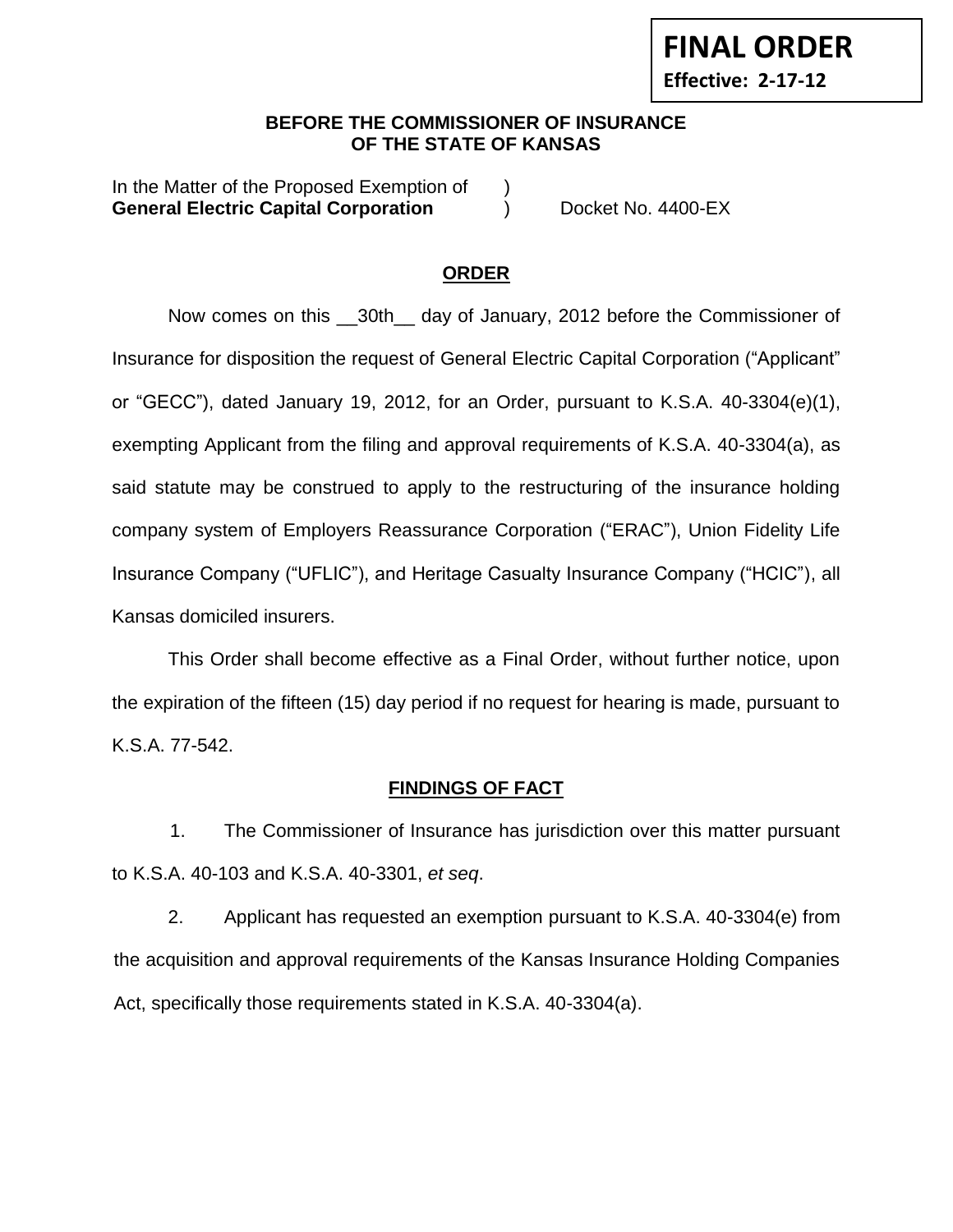3. Applicant is a Delaware corporation. Applicant is owned by General Electric Company ("GE"), a New York corporation and the ultimate controlling person of ERAC, UFLIC, and HCIC.

4. ERAC, UFLIC, and HCIC are currently owned by General Electric Capital Services, Inc. ("GECS"), a Delaware corporation.

5. Currently, HCIC is a direct, wholly owned subsidiary of UFLIC, which in turn is a direct, wholly owned subsidiary of ERAC. ERAC is a direct, wholly owned subsidiary of GECS, which is a direct, wholly owned subsidiary of GE. Accordingly, GE is the ultimate controlling person of ERAC, UFLIC, and HCIC. GECC is a direct, wholly owned subsidiary of GECS and does not have a direct or indirect ownership interest ERAC, UFLIC, and HCIC.

6. In an effort to "simplify the organizational structure" of the various GE financial services companies, GE desires to effect a merger of GECS and GECC, with GECC surviving the merger. As a result of the transaction, GECC will become a direct, wholly owned subsidiary of GE, and will also become the direct parent of ERAC. ERAC will remain the direct and indirect parent of UFLIC and HCIC, respectively. GE will remain the ultimate controlling person of ERAC, UFLIC, and HCIC.

7. The proposed restructuring will not result in any changes to the management or business operations of ERAC, UFLIC, and HCIC.

#### **CONCLUSIONS OF LAW**

8. K.S.A. 40-3304(a) provides, in part, as follows:

(a) No person other than the issuer shall…enter into any agreement to exchange securities or, seek to acquire, or acquire, in the open market or otherwise, any voting security of a domestic insurer if,… at the time… any such agreement is entered into, … such person has filed with the

2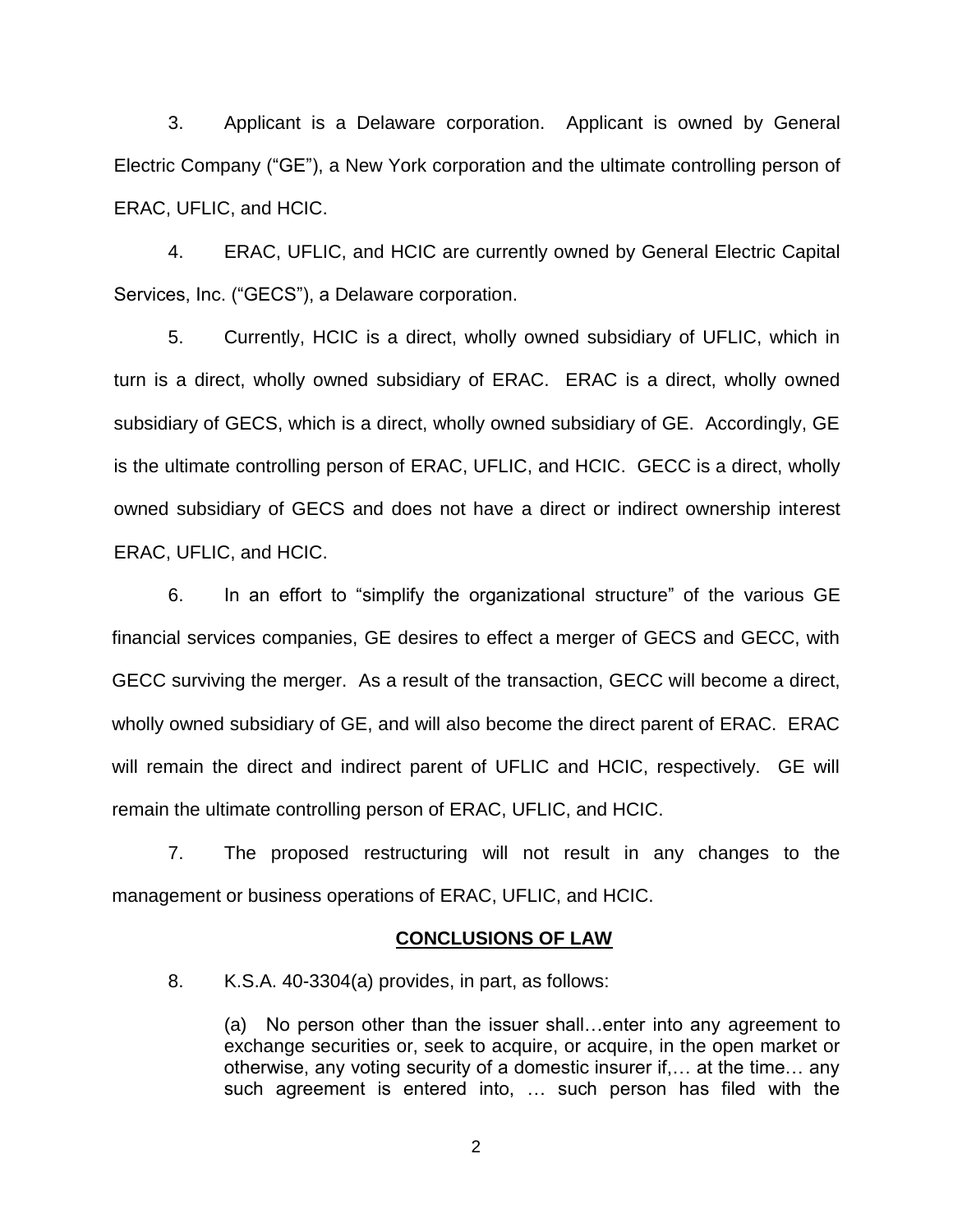commissioner of insurance and has sent to such insurer, a statement containing the information required by this section and such… agreement… has been approved by the commissioner of insurance in the manner hereinafter prescribed.

- 9. K.S.A. 40-3304(e) provides:
	- (e) The provisions of this section shall not apply to:

Any offer, request, invitation, agreement or acquisition which the commissioner of insurance by order shall exempt therefrom as: (1) Not having been made or entered into for the purpose and not having the effect of changing or influencing the control of a domestic insurer;…

10. Based upon the information enumerated in the Findings of Fact contained

in paragraphs #1 through #7 above, and the representations made on behalf of General Electric Capital Corporation, the restructuring of the holding company system is not made for the purpose of, and will not have the effect of, changing or influencing the control of Employers Reassurance Corporation, Union Fidelity Life Insurance Company, or Heritage Casualty Insurance Company, all Kansas domestic insurers.

#### **IT IS THEREFORE, BY THE COMMISSIONER OF INSURANCE, ORDERED THAT:**

1. General Electric Capital Corporation shall be exempt from the application of the formal filing and approval requirements of K.S.A 40-3304(a) as it may be deemed to apply to the change of the ownership of Employers Reassurance Corporation, Union Fidelity Life Insurance Company, or Heritage Casualty Insurance Company provided the reorganization is effected within sixty (60) days of the date of this Order.

2. General Electric Capital Corporation shall comply with all of the provisions and requirements of K.S.A. 40-3301, *et seq*., in the future.

3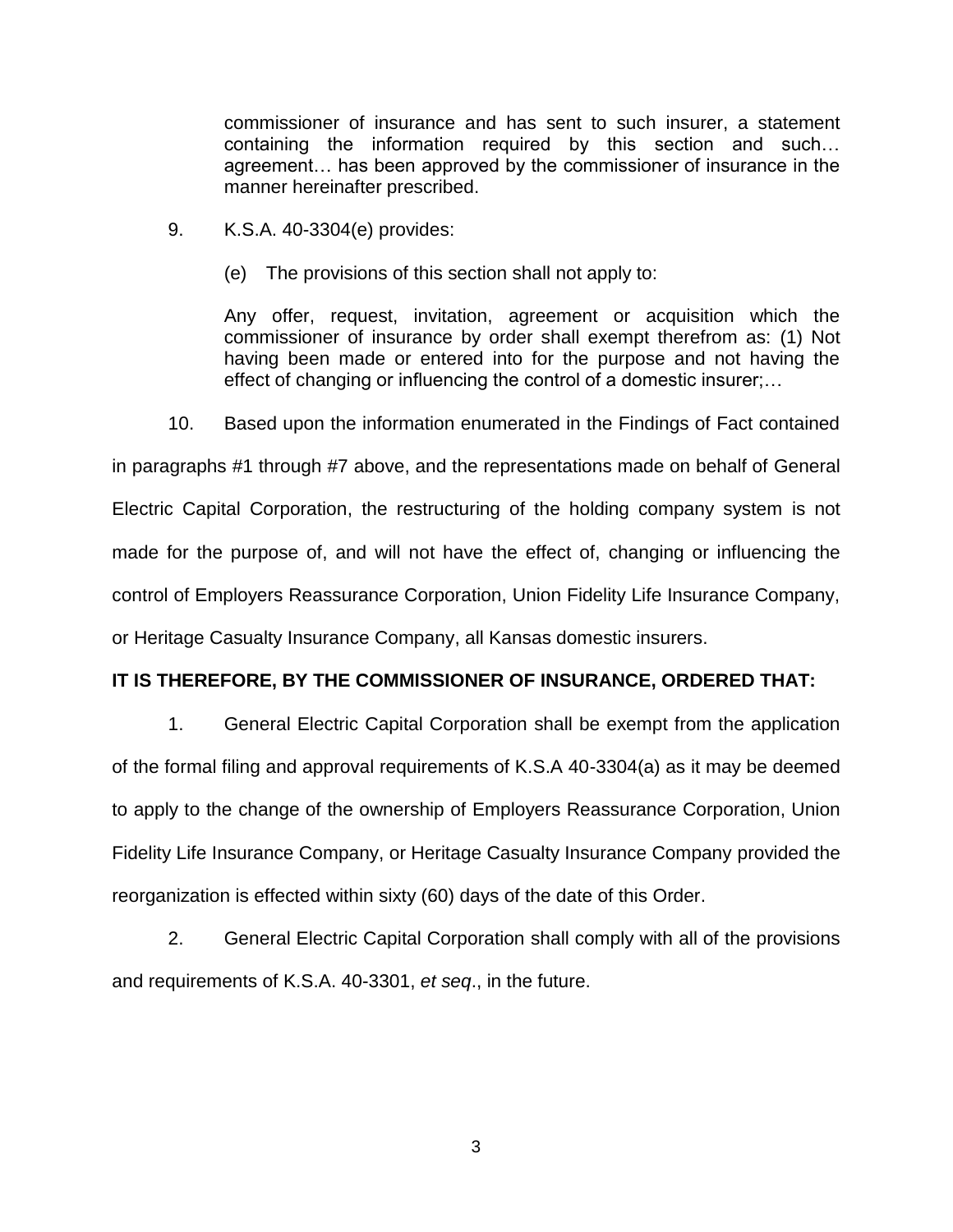3. The Commissioner of Insurance retains jurisdiction over this matter to issue any and all further Orders deemed appropriate or to take such further action as necessary to dispose of this matter.

## **NOTICE OF RIGHTS**

General Electric Capital Corporation is entitled to a hearing pursuant to K.S.A. 77-537, the Kansas Administrative Procedure Act. If General Electric Capital Corporation desires a hearing, it must file a written request for a hearing with:

Zachary J.C. Anshutz, General Counsel Kansas Insurance Department 420 S.W. 9<sup>th</sup> Street Topeka, Kansas 66612

This request must be filed within fifteen (15) days from the date of service of this Order. If Applicant requests a hearing, the Kansas Insurance Department will notify them of the time and place of the hearing and information on the procedures, right of representation, and other rights of parties relating to the conduct of the hearing, before commencement of same.

If a hearing is not requested in the time and manner stated above, this Order shall become effective as a Final Order upon the expiration of time for requesting a hearing, pursuant to K.S.A. 77-613. In the event Applicant files a petition for judicial review, pursuant to K.S.A. 77-613(e), the agency officer to be served on behalf of the Kansas Insurance Department is:

Zachary J.C. Anshutz, General Counsel Kansas Insurance Department 420 S.W.  $9^{th}$  Street Topeka, Kansas 66612